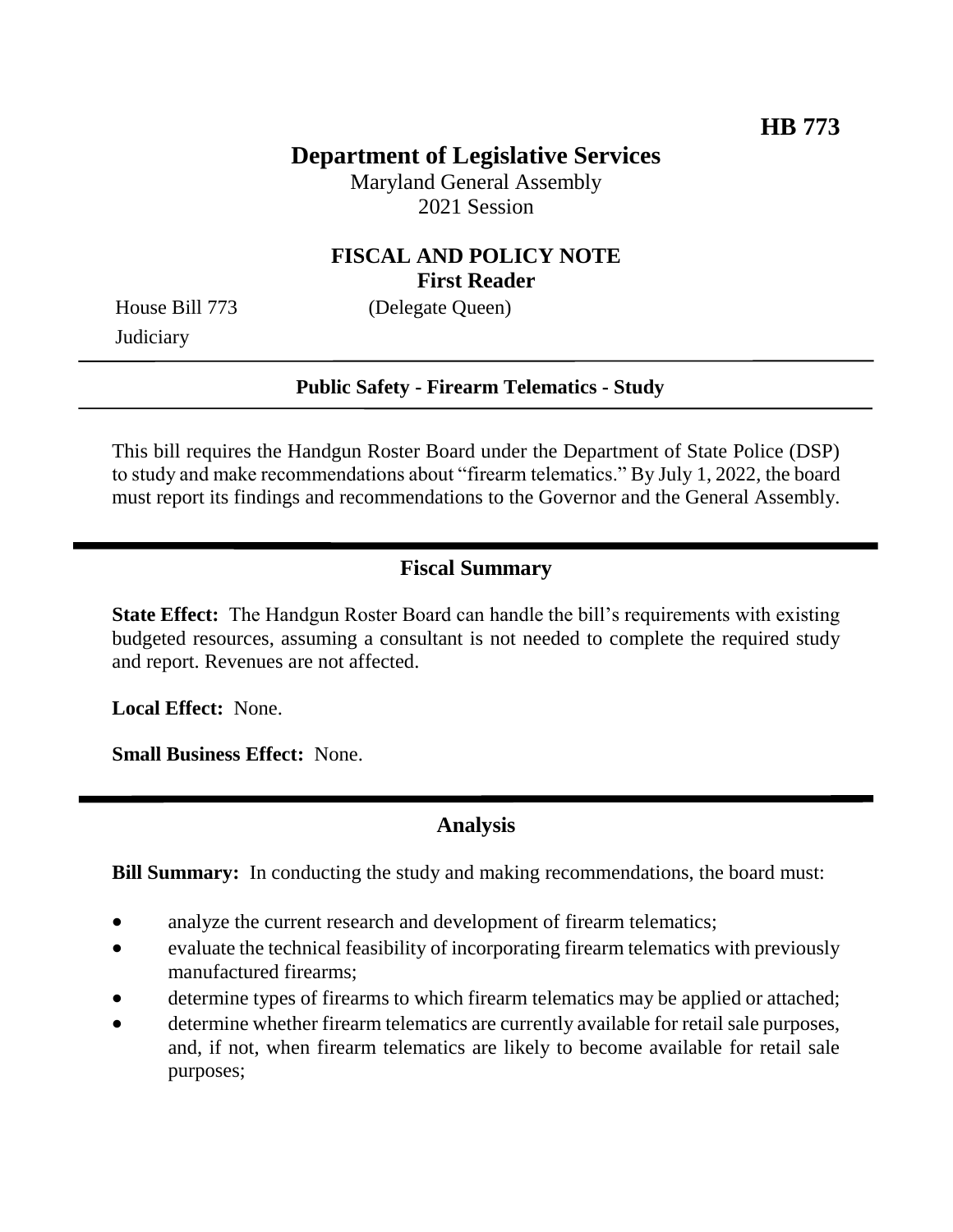- provide recommendations for the most feasible methods to utilize firearm telematics to recover lost or stolen firearms; and
- provide recommendations for the best use of firearm telematics for various categories of owners and users of firearms, as specified.

"Firearm telematics" means an electronic sensor or equipment installed on a firearm designed to track the location of the firearm if it becomes lost or stolen.

**Current Law:** The Handgun Roster Board is an entity within DSP. The Secretary of State Police serves as chair. The board must (1) compile and maintain a handgun roster of authorized handguns that are useful for legitimate sporting, self-protection, or law enforcement purposes; (2) annually publish the handgun roster; and (3) semiannually send a copy of the handgun roster to all persons who hold a State-regulated firearm dealer's license in the State. In general, a person may not manufacture, distribute, or sell a handgun in the State that is not included on the handgun roster.

A dealer or any other person who sells or transfers a regulated firearm must notify the purchaser or recipient of the firearm at the time of purchase or transfer that the purchaser or recipient is required to report a lost or stolen firearm to the local law enforcement agency. If a regulated firearm is lost or stolen, the owner of the firearm must report the loss or theft to the local law enforcement agency within 72 hours after the owner first discovers the loss or theft. On receipt of a report of a lost or stolen firearm, a local law enforcement agency must report to the Secretary and enter into the National Crime Information Center database, to the extent known, the caliber, make, model, manufacturer, and serial number of the firearm and any other distinguishing number or identification mark on the firearm. A knowing and willful first-time violation is a civil offense punishable by a fine not exceeding \$500. A second or subsequent violation is a misdemeanor punishable by imprisonment not exceeding 90 days and/or a fine not exceeding \$500.

## **Additional Information**

**Prior Introductions:** HB 35 of 2020 passed the House with amendments and was referred to the Senate Judicial Proceedings Committee, but no further action was taken.

**Designated Cross File:** None.

**Information Source(s):** Department of State Police; Department of Legislative Services